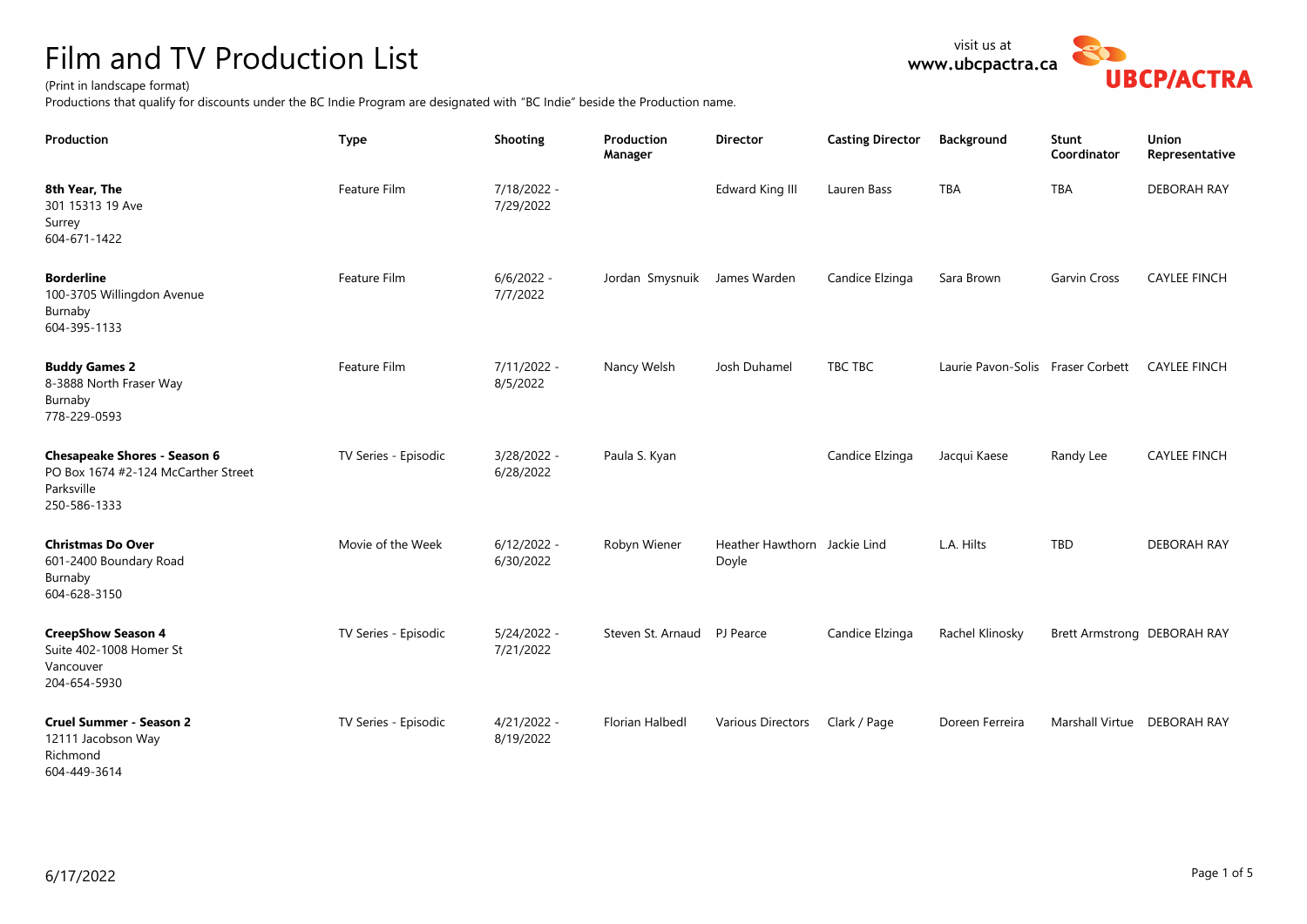| Family Law - Season 3<br>322-611 Alexander Street<br>Vancouver<br>604-630-8667                          | Series               | $5/24/2022 -$<br>8/31/2022 | Nicole Oguchi           | Andy Mikita,<br>Jordan Canning,<br>David Frazee | Maureen Webb,<br>Colleen Bolton | Freeman Casting       | Randy Lee   | <b>CAYLEE FINCH</b>         |
|---------------------------------------------------------------------------------------------------------|----------------------|----------------------------|-------------------------|-------------------------------------------------|---------------------------------|-----------------------|-------------|-----------------------------|
| <b>Fire Country</b><br>3500 Cornett Road<br>Vancouver<br>604-454-4800                                   | TV Series - Episodic | 7/21/2022 -<br>12/9/2022   | Jennifer Nick           |                                                 |                                 |                       |             | <b>CAYLEE FINCH</b>         |
| Good Doctor, The - Season 6<br>1020 West Washington BLV<br>Culver city<br>604-292-5150<br>604-292-5151  | TV Series - Serial   | 7/29/2022 -<br>4/13/2023   | Paul Lukaitis           | Various Directors                               | Sean Cossey                     | Sandra-Ken<br>Freeman |             | <b>KORI DEPAUW</b>          |
| Grease, Rise of the Pink Ladies - Season 1<br>Building 9 - Suite 330<br>North Vancouver<br>604-983-5111 | Series               | 1/27/2022 -<br>7/11/2022   | Casey Nelson-<br>Zutter | Alethea Jones                                   | <b>Tiffany Mak</b>              | Sandra Couldwell      |             | Crystal Dalman ADRIENNE LAW |
| Hourglass<br>555 Brooksbank Avenue<br>North Vancouver<br>818-940-2125                                   | TV Series - Episodic | 7/6/2022 -<br>12/16/2022   | Lauren Stope            |                                                 | Ronna Kress                     | <b>TBD</b>            | Jeffrey Aro | <b>ADRIENNE LAW</b>         |
| Just A Dash<br>201-3920 Norland Ave.<br>Burnaby<br>604-638-0382<br>604-638-0385                         | Movie of the Week    | $6/13/2022 -$<br>6/28/2022 |                         | Paula Elle                                      | Ann Forry                       | LA Hilts              |             | <b>ADRIENNE LAW</b>         |
| Kung Fu - Season 3<br>9110 196A Avenue<br>Langley<br>604-371-2424<br>604-371-1414                       | Series               | $7/7/2022 -$<br>12/19/2022 | Ines Eisses             | TBC TBC                                         | TBC TBC                         | TBC TBC               | TBC TBC     | <b>DEBORAH RAY</b>          |
| <b>Luddwig Season 3</b><br>96 N Bend Street<br>Coquitlam<br>778-730-0254                                | TV Series - Episodic | 8/15/2022 -<br>11/2/2022   |                         | <b>Various Directors</b>                        |                                 |                       |             | <b>DEBORAH RAY</b>          |
| <b>Marry Go Round</b><br>3405 Willingdon Avenue<br>Burnaby<br>604-295-1152                              | Movie of the Week    | $6/27/2022 -$<br>7/18/2022 | Jaye Gazeley            | David Weaver                                    |                                 | Sandra-Ken<br>Freeman |             | <b>ADRIENNE LAW</b>         |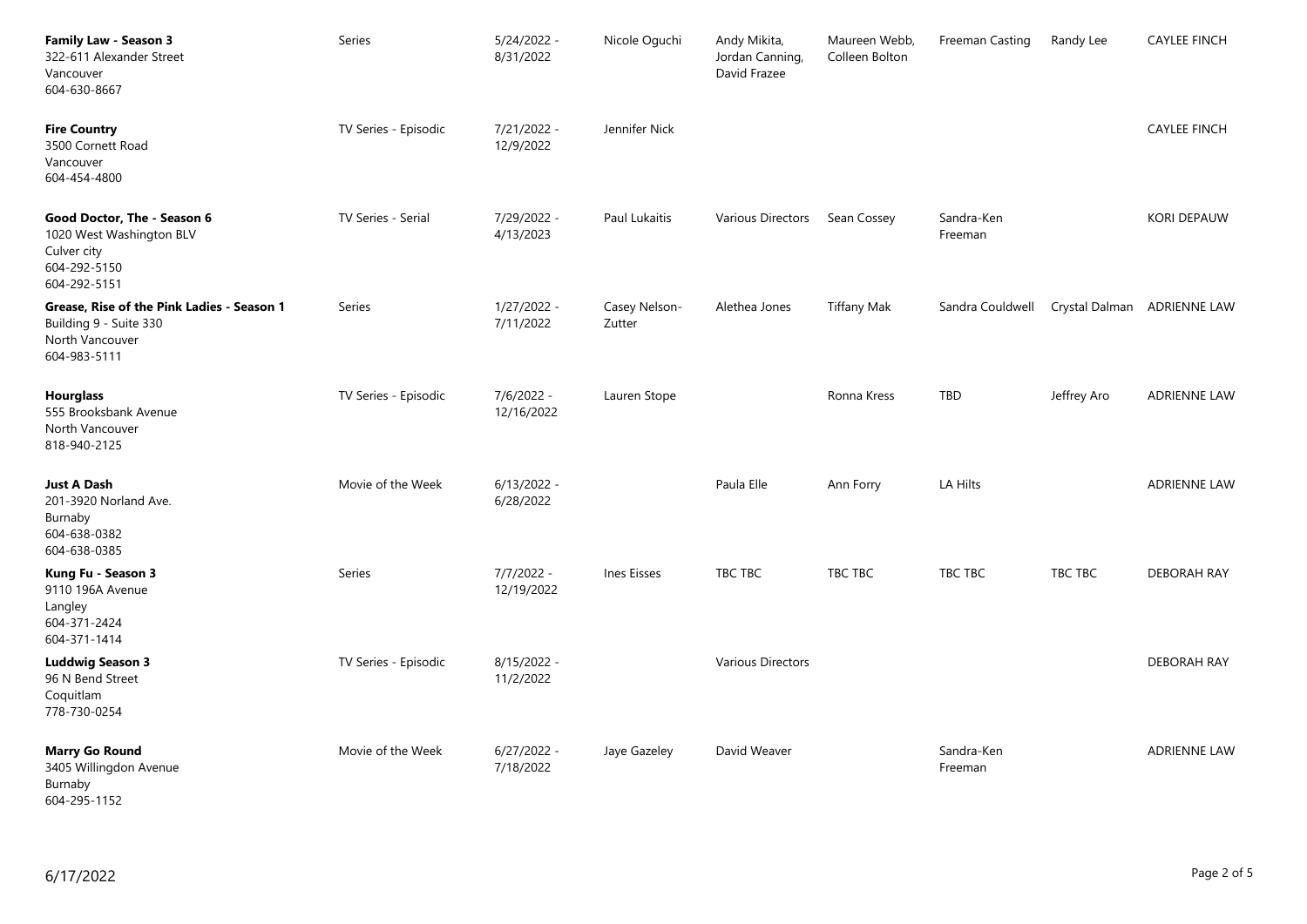| <b>Mink Golden</b><br>2820 Underhill Avenue<br>Burnaby<br>604-637-0094<br>604-420-4237                     | Series                    | $6/1/2022 -$<br>1/31/2023  | <b>Bliss McDonald</b>            | Various Directors             | Candice Elzinga                                             | Sandra Ken-<br>Freeman | Eli Zagoudakis     | <b>KORI DEPAUW</b>              |
|------------------------------------------------------------------------------------------------------------|---------------------------|----------------------------|----------------------------------|-------------------------------|-------------------------------------------------------------|------------------------|--------------------|---------------------------------|
| <b>Must Love Christmas</b><br>402 - 1008 Homer Street<br>Vancouver<br>604-684-6377                         | TV Movie                  | $6/27/2022 -$<br>7/18/2022 | Catherine Kretz                  | Martin Wood                   | Candice Elzinga                                             | Stephanie Boeke        |                    | <b>DEBORAH RAY</b>              |
| Nancy Drew - Season 4<br>555 Booksbank Ave Suite 10/210<br>North Vancouver<br>604-983-5544<br>604-983-5542 | TV Series - Episodic      | 7/19/2022 -<br>12/15/2022  | Lucy MacLeod                     |                               | Coreen Mayers,<br>Heike Brandstatter Freeman                | Sandra Ken-            | Zandara<br>Kennedy | <b>ADRIENNE LAW</b>             |
| <b>Night Agent - Season 1</b><br>1020 West Washington BLV<br>Culver city<br>778-663-5018                   | TV Series - Episodic      | 2/14/2022 -<br>6/22/2022   | Matthew Chipera,<br>Jerry Pender | Seth Gordon                   | John Papsidera                                              | Sara Brown             | Mike Mitchell      | <b>CAYLEE FINCH</b>             |
| Paldi: A Place For Everyone<br>3122 Quebec Street - 204<br>Vancouver<br>778-668-2721                       | Historica Heritage Minute | 7/23/2022 -<br>7/24/2022   | <b>JESSICA</b><br>WADSWORTH      | Hayley Gray,<br>Anaisa Visser | <b>TBD</b>                                                  | <b>TBD</b>             |                    | <b>DEBORAH RAY</b>              |
| Playing House<br>201-3920 Norland Ave<br>Burnaby<br>604-638-0382<br>604-638-0385                           | Movie of the Week         | $6/21/2022 -$<br>7/7/2022  | Chris Langford                   | Aubrey Arnason                | Ann Forry                                                   | L.A. Hilts             | TBD                | <b>DEBORAH RAY</b>              |
| Schmigadoon - Season 2<br>3500 Cornett Rd, B Offices<br>Vancouver<br>604-453-4910<br>604-453-4911          | Series                    | $6/6/2022 -$<br>8/3/2022   | <b>Brian Dick</b>                | Robert Luketic                | TBA                                                         | Sandra Ken-<br>Freeman |                    | <b>CHLOE</b><br><b>THOMPSON</b> |
| <b>Seagrass</b><br>101-812 Milton Street<br>New Westminster<br>778-402-4096                                | Feature Film              | $5/30/2022 -$<br>7/1/2022  | Sara Blake, Tyler<br>Hagan       | Meredith Hama-<br>Brown       | Kris Woznesensky, TBC TBC<br>Kara Eide, JENNY<br><b>JUE</b> |                        |                    | DEBORAH RAY                     |
| <b>Shining Bright</b><br>#210 - 7434 Fraser Park Drive<br>Burnaby<br>604-761-7981                          | <b>TV Movie</b>           | $6/17/2022 -$<br>7/8/2022  | Simon Richardson Allan Harmon    |                               | Annalesse Tillling, Marie Tate<br>Errin Lally               |                        |                    | <b>ADRIENNE LAW</b>             |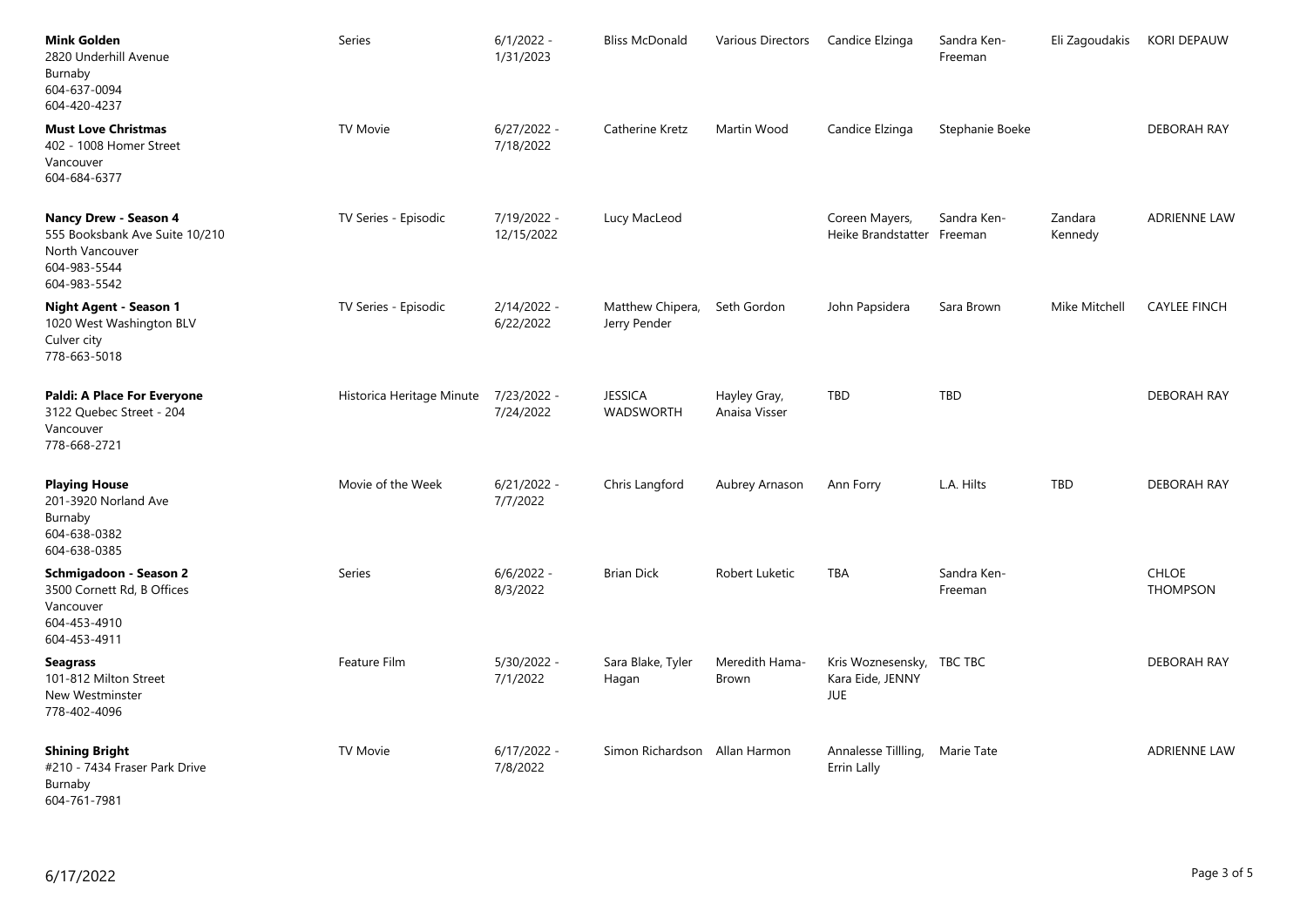| Shogun<br>555 Brooksbank Avenue - Building 10<br>North Vancouver<br>604-444-1670<br>604-983-5880 | TV Series - Serial   | $9/22/2021 -$<br>6/22/2022 | Phil Pacaud                | Various Directors             | Maureen Webb          | James Forsyth          | Lauro Chartrand KORI DEPAUW  |                     |
|--------------------------------------------------------------------------------------------------|----------------------|----------------------------|----------------------------|-------------------------------|-----------------------|------------------------|------------------------------|---------------------|
| Snowpiercer - Season 4<br>9380 198th Street<br>Langley<br>604-546-0656<br>604-888-1206           | TV Series - Episodic | 3/28/2022 -<br>8/5/2022    | Tia Buhl                   | Various Directors Jackie Lind |                       | Sandra Ken<br>Freeman  | Jodi Stecyk                  | <b>CAYLEE FINCH</b> |
| Superman & Lois - Season 3<br>13480 Crestwood Place<br>Richmond<br>866-521-1239                  | TV Series - Episodic | $9/6/2022 -$<br>4/11/2023  | Melissa Crich              | TBD                           | <b>TBD</b>            | <b>TBD</b>             | TBD                          | <b>CAYLEE FINCH</b> |
| The Fall of the House of Usher<br>1200 Waterfront Centre<br>Vancouver<br>604-292-5010            | TV Mini Series       | 1/17/2022 -<br>7/13/2022   | Chad Fitz                  | Various Directors             | Patrick Cahoon        | Rachel Klinosky        | Krista Bell                  | <b>ADRIENNE LAW</b> |
| The Irrational - Pilot<br>1440 Derwent Way<br>Delta<br>604-449-3601<br>604-449-3602              | <b>TV Pilot</b>      | $6/8/2022 -$<br>6/24/2022  | Mel Weisbaum               | David Frankel                 | <b>Tiffany Mak</b>    | Sandra Ken-<br>Freeman | Marshall Virtue CAYLEE FINCH |                     |
| The Power<br>4210 Phillips Avenue<br><b>BURNABY</b><br>604-566-8323                              | TV Series - Episodic | 7/26/2022 -<br>9/21/2022   | Kathy Houghton             |                               | Maureen Webb          | Sandra Ken<br>Freeman  | TBC TBC                      | <b>CAYLEE FINCH</b> |
| <b>The Shell Collector</b><br>22311 119 Ave.<br>Maple Ridge<br>778-933-2013                      | Movie of the Week    | 6/13/2022 -<br>7/1/2022    | Garrett Van Dusen Nicholas | Humphries                     | <b>Falcon Casting</b> | <b>TBD</b>             |                              | <b>ADRIENNE LAW</b> |
| The Treebees - Season 1.5<br>no info received<br>n/a<br>604-341-7503                             | New Media            | 3/15/2022 -<br>3/15/2023   | Rina Soeda                 | Jeff Chiba Sterns             |                       |                        |                              | Dianna Musil        |
| The Untitled Zumba Project<br>3876 Norland Ave<br>Burnaby<br>604-294-1132                        | Movie of the Week    | 7/14/2022 -<br>7/22/2022   | Matthew Santoro            | Robin Hayes                   | Judy JK Lee           | L.A. Hilts             | Chad Sayn                    | <b>ADRIENNE LAW</b> |